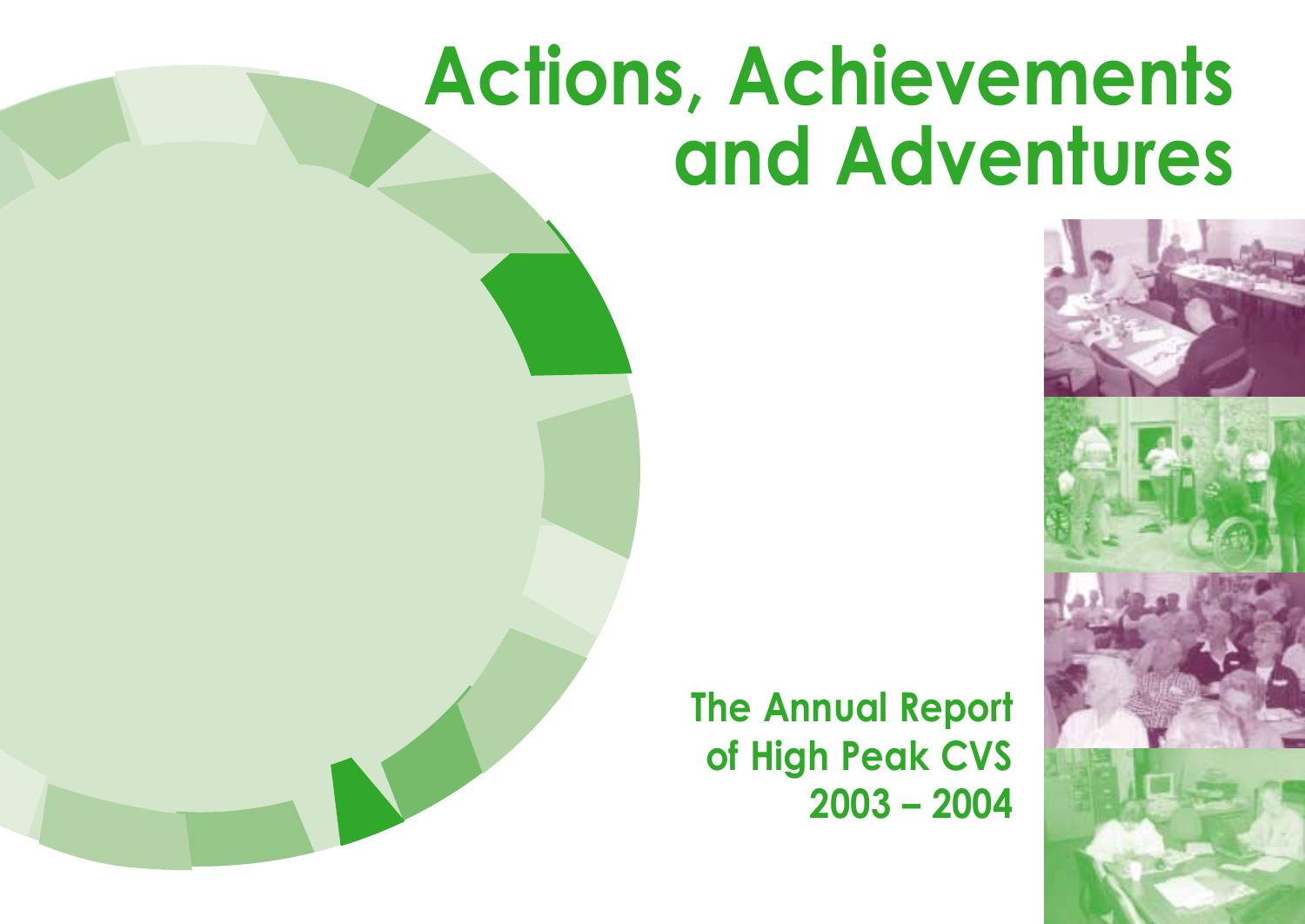# **An introduction to the year by the Chair and Chief Executive**

There have been many new developments for High Peak CVS during the period that this report covers, and our achievements are thanks to the very able, enthusiastic and highly motivated staff team.

This report details examples of our innovative and groundbreaking work, which we have undertaken during the year. While it cannot cover every detail of every piece of work carried out, we hope it gives a flavour of what **your** CVS does. This work would not have been possible without the support and the positive attitudes of partners and our members, especially the voluntary and community groups working within the High Peak, and so we would like to take this opportunity to thank them for engaging with us.

Internally, we have been undertaking a major refurbishment of our Whaley Bridge offices, after completing the purchase of them in April 2003. This will greatly assist us in enabling our services to be accessible



to all sections of the community.

Across the voluntary and community sectors investment in core funding seems to be at a standstill with few new opportunities for mainstream funding emerging. At High Peak CVS we are approaching a critical period in our development with the

need to identify core funding to fund our work from April 2005 to enable us to build on the firm foundations we have laid. Whilst some statutory funders have already made positive contributions, there is a need to persuade others to increase their investment.

However, there may be some bright spots on the horizon for the sector - notably significant investment from central government via Futurebuilders and the Infrastructure funding programme – now called "Change Up".

There will be many changes and challenges for the future. We hope that we are able to report in such a positive light in twelve months time.

> **Chris Woodcock - Chair Kevin Skingsley - Chief Executive**

## **High Peak CVS**

High Peak CVS' role is to help new and existing voluntary and community groups working in the Borough to be more effective.

We are committed to equality for all, in recruitment, employment, volunteering opportunities and service provision.

'*CVS are at the very heart of the local voluntary and community sector – leading local activity and linking up across sectors. Without CVS, organisations falter and individuals miss life-changing opportunities. Put simply, CVS make things happen'.*

Mike Eastwood – chair NACVS.

## **About this report**

This report covers the period April 2003 – March 2004, matching our financial year as we are now a charitable company limited by guarantee. As such, some of the period covered in this document was already covered in "A Year in Focus" our review of the period to September 2003.

Although the numbers are important, in this report we have tried to reflect the breadth of the work that we do and the impact that it is having. Wherever possible, we have therefore included real examples of the groups that we work with.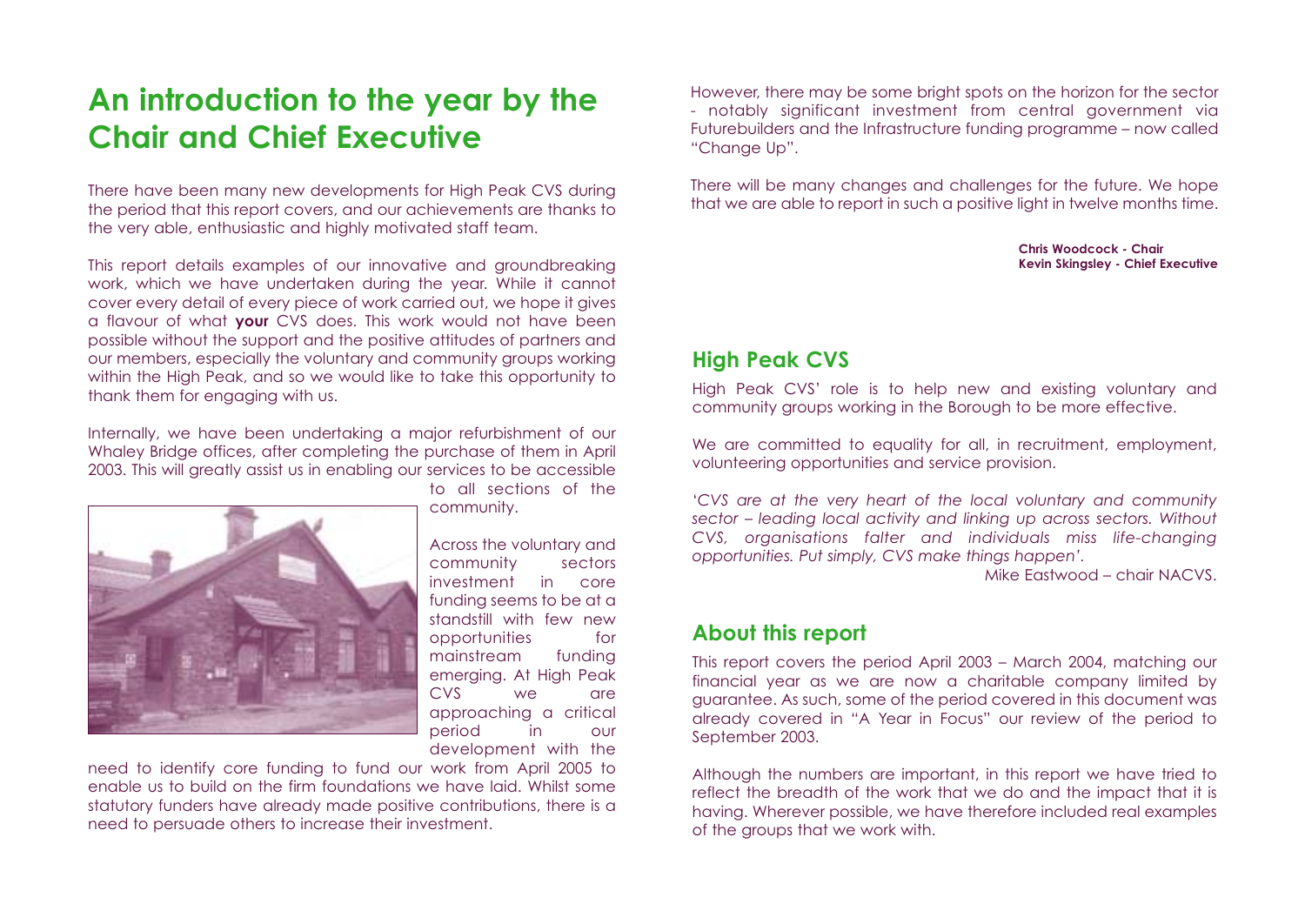# **Our Actions, Achievements and Adventures…**

## **1. Helping Groups Grow**

One of our core activities is to work with both established and emerging voluntary and community groups. We want to enable people to realise their dreams by helping them to create new groups and by supporting the development of existing groups, through a range of services – practical, information, training, as well as face-to-face development support and advice.

**In 2003-04, we assisted 20 new groups to set up and provided support to a total of 130 existing groups that work in the Borough. This represents a growth of 94% over the previous year.** 

#### **A new group - Pink Peaks**

To be a Lesbian or Gay man in a rural area can be a very isolating experience. Unlike the more populous cities where there is often an identifiable gay community with its own amenities, rural lesbians and gay men may not know where to go for social activities and mutual support. For this reason the Small Group Project was delighted to be able to work with the new Pink Peaks Group, whose strap-line of 'Throwing a lifeline to Gays in High Peak' has been more than proven. In only a few months the group has attracted over 60 enquiries and has had many successful meetings. The group also has its own web-site and we, at the CVS, also take messages for the group, for those who do not have internet access.

#### The Co-ordinator from Pink Peaks says…

*'High Peak CVS' Small Group Project has helped us to develop our ideas into a reality. At every stage the CVS went out of its way to provide advice, support and guidance in setting up Pink Peaks lesbian and gay group. The group is now a great asset to the gay community in the High Peak and beyond. Without all the support and encouragement from the Small Group Project Co-ordinator, we could not have done it!!!'.*

Development work is extremely varied - although many groups initially approach us for what, at first, seems uncomplicated funding advice, these requests often unearth a myriad of development needs. This ranges from how to become constituted and register as a Charity to governance and committee roles, to business planning, crisis management and employment advice.

## **Ongoing development support - New Mills Youth Basement**

High Peak CVS line-managed the project worker for the first three months of the project, back in 2002, while the management committee was formed.

This year we have worked intensively with the committee members, offering them support on a range of issues, including employment practices and health and safety. As well as attending regular meetings, High Peak CVS facilitated a development day in December to allow the committee to discuss the issues that faced the project.

In the second half of the year, High Peak CVS delivered over 21 hours of support to the group – virtually an hour a week.

Unfortunately, the project closed in March 2004, due to lack of funding. However, that was not the end of the story. We ran an evening event "Learning the lessons from the Youth Basement" in conjunction with the local Healthy Living Development Worker, and over twenty people attended. Of the session, one of the attendees wrote:

*'we found the discussions most helpful, and we were greatly encouraged by the positive, supportive atmosphere which you helped to create'.*

There are now plans from within the community to start a new youth project within New Mills, building on the experiences gained from the Youth Basement.

The Small Group Project has been working in the Borough for five years, and has been part of High Peak CVS for the last two years. It specifically works with the smaller, more marginalized groups and, in this last year, we have seen the maturing of some of the groups that this project has worked with, with a small number entering their next phase of development by taking on project work – such as the access groups (below).

## **Access in the High Peak**

Access Groups work to improve participation for disabled people and others by promoting accessible environments including buildings, services, information and so on. We now have Access Groups in Buxton, Hope Valley, Glossop, one that covers the Countryside, and the latest one, which is for New Mills and surrounding area.

Glossop, Buxton and Hope Valley were all funded by Comic Relief to produce guides to eating out. Glossop and Hope Valley's guides were both recently launched and Buxton will be completing their guide shortly. Two of the groups included for admin support in their funding bids and we were pleased that Andréa of the Small Group Project was able to provide this service which was greatly appreciated.

Alison Salmen, Chair of Hope Valley Access…

*'To enable the project to be a success, Hope Valley Access approached CVS for their advice with regards to the presentation and, the printing and publication of the Guide. Andrea Lewis, of the Small Group Project, provided the necessary supervision, i.e. administration skills, which has been invaluable. The Group could not have completed their project without the enthusiastic encouragement of Andrea.'*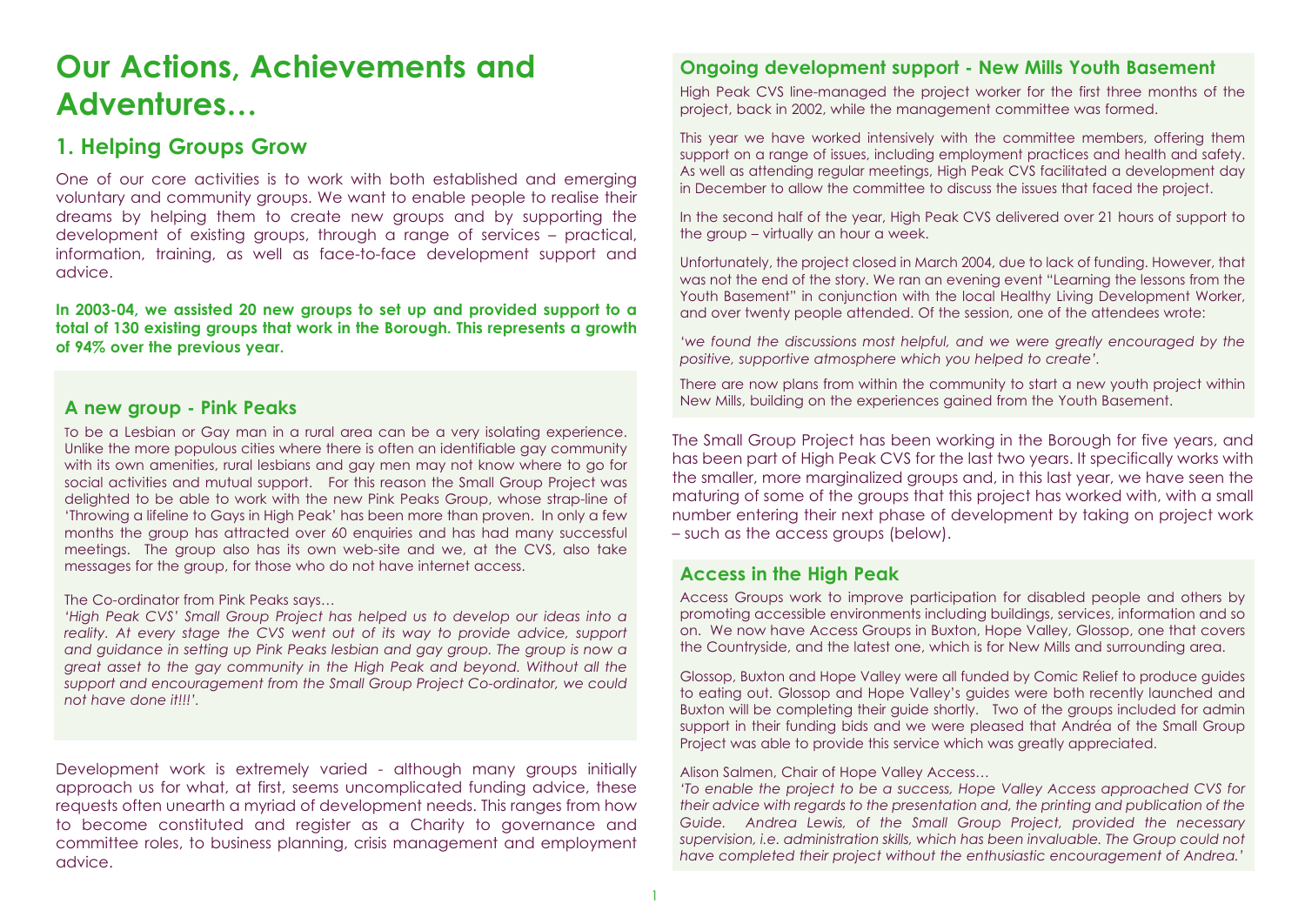The Glossop group is now turning its attention to transport issues whilst the Hope Valley Group has completed its second project this year which was to carry out audits of religious establishments. The Countryside Access Group has had funding from Community Champions to develop a project to extend access. They also recently organised an event when Mountain Rescue carried two of the members up Mam Tor on stretchers, with the others following on foot.



The latest Access Group has hit the ground running. This covers New Mills and surrounding areas. It was launched at a well-attended meeting in June and has now a very committed group of people taking it forward.

Helen, Treasurer of the group says…

*'Sandy's help has been ongoing. She has helped us with our constitution and has offered to help us in achieving funding so we can become self-supporting. We are pleased to report that the NMDAG is growing in strength We are looking forward to making a difference in New Mills and District by campaigning for the rights of people with disabilities.'*

Much of the work that we carry out is not "a one off" – we are often involved with organisations for a long period of time, assisting them to get to where they want to be. Our involvement with Furness Vale and the New Mills Youth Basement are just a couple of examples of this.

## **Furness Vale - 'the forgotten village'**

Furness Vale straddles the very busy A6 between New Mills and Whaley Bridge. It is often forgotten and when people are asked if they know it, the response is usually 'Oh yes, I drive through it on my way to Buxton'. The village has recently lost important resources such as a church hall and a scout hut. There is a community centre in the village, which was greatly underused by local people. The committee approached the Small Group Project to explore how they could widen participation and together we planned a major consultation, which included devising a questionnaire which was delivered to all the houses in the village and a Consultation Day with facilitated workshops. The findings from the consultation were then used to form the basis of an Action Plan to address the needs that had been identified. This intensive work has paid dividends and new activities now include Spanish, Crafts, Computers, Local History, Friends & Fun for older people and Genealogy.

Frances Footit, Secretary of the Community Association writes…

*'We have received wonderful support from High Peak CVS in all this; they have given us help with publicity, provided information on funding and given excellent advice and guidance. During the year we have seen new activities in the village and enthusiasm from all age groups involved in the events arranged with help from the Small Group Project's staff'.* 

Perhaps one of the most successful spin-offs of the work is 'Furness Kidz Club'. The consultation revealed that provision for young people and children was sadly lacking. SGP worked with local people to set up a group to attract resources and provide quality projects. Also the children and young people themselves have formed a junior committee to advise and inform the main committee.

There have already been several activities taking place including a Youth Bazaar funded by Local Network Fund providing a taste of many activities from kick-boxing to DJ workshop and the chance to input into a Big-Brother style video. The committee has also achieved funding for start-up costs to enable them to carry on the good work.

#### Nicola Dinsdale, Co-Chair of the group:

*'We still need handholding and to be given direction and Sandy continues to give this when needed. We have come a long way in a short time and most of us have had steep learning curves and are developing strengths and skills in areas we had never considered before. So as well as the young people benefiting, us oldies have gained something. We meet new people, develop links and contacts and explore new areas. It is at times very hard work but at least we don't feel isolated'*

Over the past year we have implemented new ways of recording the work carried out by logging contacts and work with groups and assessing whether this work with the groups is of low, medium or high intensity – **virtually half the work that we carried out during the year was of high or medium intensity.**

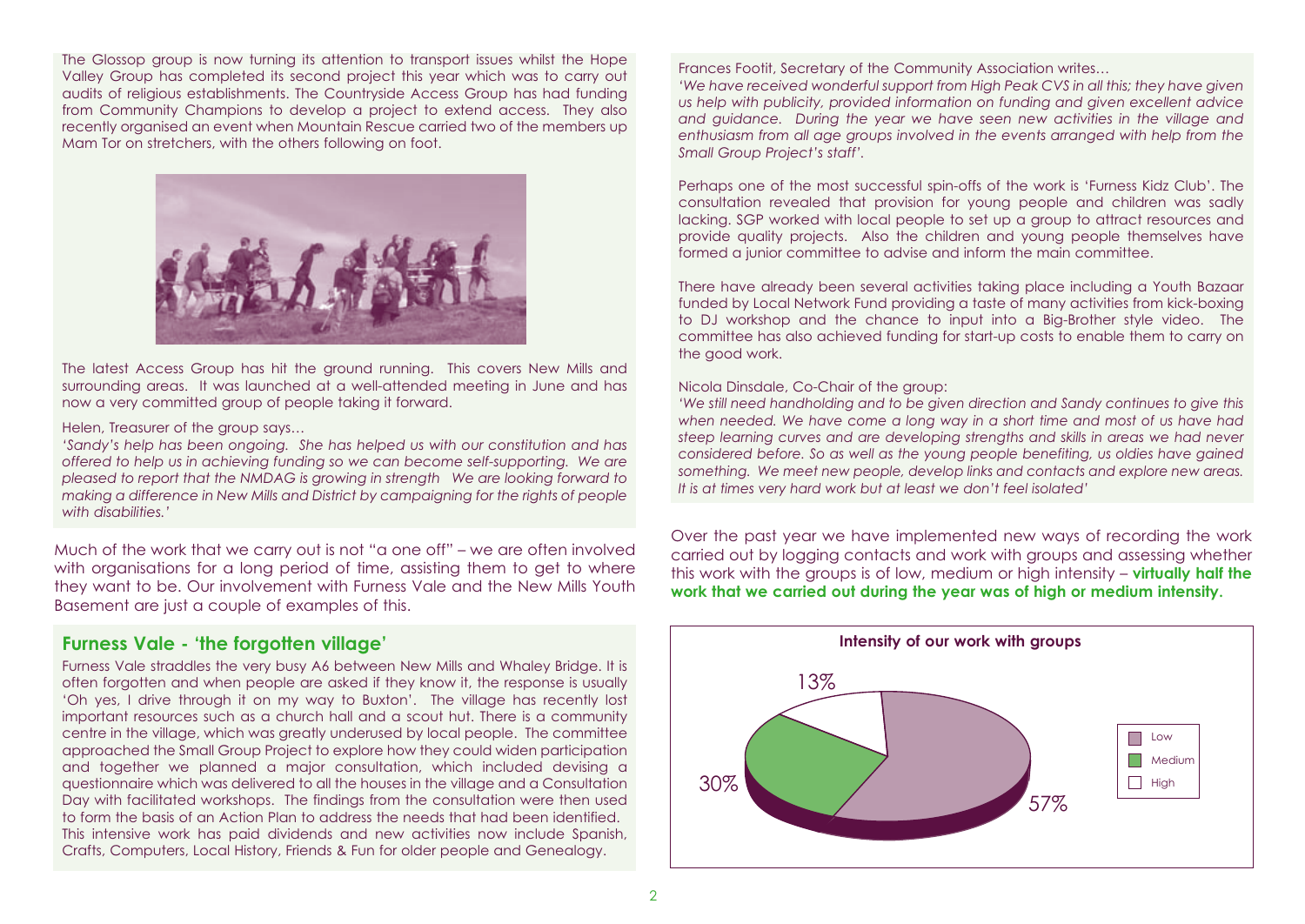One of our aims has been to increase the capacity of groups with increased resources flowing to them. An example of this is the work we have done in promoting the Local Network Fund and helping groups apply.

#### **Promoting the Local Network Fund - Thornsett Band**

Thornsett Band offers youngsters aged 7 – 19 the opportunity to learn a brass instrument regardless of their family's economic circumstances. They provide tuition, free loan of an instrument for the duration of their membership, and opportunities to perform in public. Each term a social activity such as a trip to the theatre or bowling is also arranged.

The band originally came to us asking for advice on completing a grant application to the Local Network Fund. They needed new instruments to expand their membership, and applied to the Local Network Fund to cover the cost of these. As part of their application, the group needed to develop a child protection policy, and High Peak CVS was also able to help with this. Their grant application was successful, enabling them to buy eight new instruments and increase their membership.

Their next project is to modify their building to make it accessible. Again they came to the CVS, this time to use 'Funderfinder' to find suitable pots of money. They now have quotes from their architect and have identified the funds they intend to apply to.

The wide-ranging expertise of the staff at High Peak CVS is a valuable resource for the detailed research and analysis required to assess the feasibility of potential large-scale local community ventures. This year we undertook such a feasibility study for a multifaceted community arts project.

### **The Magic Carpet Ride**

A network of creative people in Buxton recognised the need and benefit for artists, voluntary organisations and businesses to develop ideas together in a shared space. Their vision received a strong stimulus from the availability of a suitable building. Partly a carpet shop, this property was inspirational to the Magic Carpet project - a collective creative space for Buxton and the High Peak.



High Peak CVS were appointed to carry out a feasibility study to determine the needs of possible partners and the viability of a number of options.

A core group of four CVS staff applied their varied areas of expertise to complete a detailed assessment of all aspects of the project. This involved a broad consultation of interested organisations and individuals; thorough appraisals of the background context and community needs; a review of similar projects; evaluation of the building and its use; financial planning and guidance; and analysis of the viability of four options with differing compositions of arts, community and business organisations.

The analyses and recommendations were drawn together in a 90-page report, which has been well received as "excellent", "a comprehensive piece of work", and "a valuable document regarding Buxton's creative and voluntary needs".

The study established the need and demand for a community and arts resource project based in Buxton. It identified a mass of arts activity in the area that could be further enhanced through the hub provided by the Magic Carpet project, which will have a broad beneficial impact on the community of Buxton and the surrounding Peak District.

During the course of 2003-04, our training programmes have been instrumental in increasing skills and knowledge within local Voluntary groups. In the financial year covered, we ran three separate training projects:

- **•Our main training programme delivered 205 learners to a total of 66 organisations.**
- **•The Small Group Project provided a range of individualised sessions 74 for members of 13 local groups.**
- **•The Gamesley Project, a Neighbourhood Learning in Deprived Community (NLDC) Leaning & Skills Council funded Programme. This programme was accessed by 99 people from 16 different organisations in the area, with 114 full day learning experiences (target 105) and 80 mini (or half day) experiences (target 49).**

One example from The Gamesley Project was the work we did in re-launching the community newsletter.

### **Developing a community newsletter for Gamesley**



The Gamesley training project was designed to deliver the training needs of voluntary and community groups involved in Gamesley and we worked with local groups to identify what areas they required training in – and it wasn't all traditional sessions!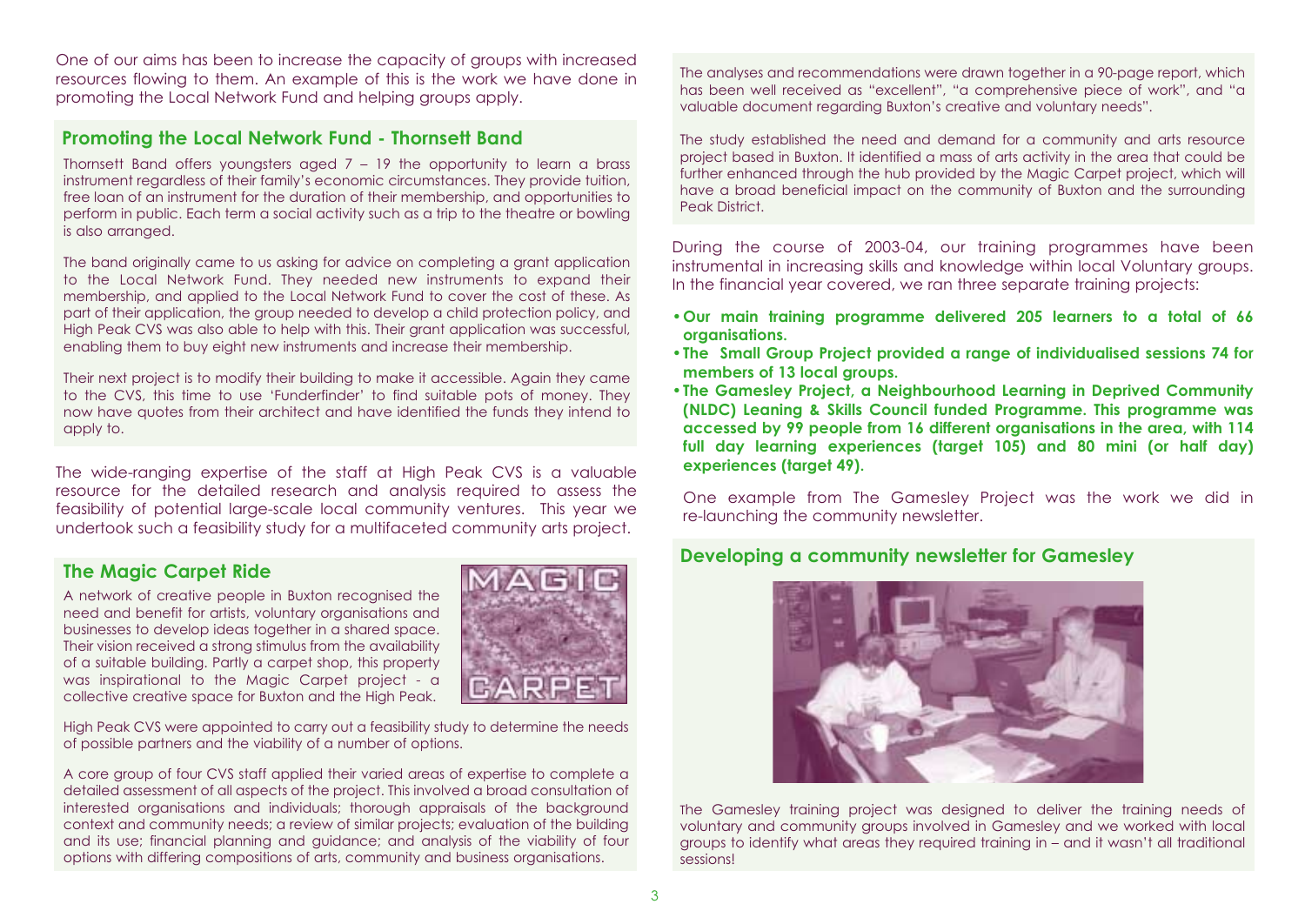The sessions included training for local volunteers in producing a community newsletter. As well as a "classroom based" session, we worked with volunteers to relaunch the publication, which had been dormant for a couple of years, and visited a similar newsletter in Manchester with them.

Subsequently, we worked with Gamesley Residents Association to put together a bid to the local SRB6 partnership, which was successful and has meant that funding for printing and production is secured at least for the next year.

The newsletter has been well received, and means that all residents in the community regularly receive news about what is going on locally, helping to build community cohesion and local pride.

#### **Combined, these training figures represent an increase of 180 compared to the previous year – virtually double.**

However, it is not just the numbers of learners that are important – it is the quality of the learning experience and the benefit it brings to the organisation and individual that matter. In the last six months we have therefore been assessing the impact of our training programme. The results have been very encouraging and prove that our training is having a substantial impact upon both individual learners and their groups, improving skills, knowledge and confidence.

We have developed an increasing range of practical services available at low or no cost to voluntary and community groups, and these have seen an increase in usage over the year. These services include hire of equipment (PA, overhead projector, table, digital camera etc) and others such as photocopying and printing, FAX and laminating.

We believe one of the greatest measures that illustrates the positive benefit we are having on local voluntary organisations, and therefore High Peak residents, is the number of members that we have.

**In the last year membership of High Peak CVS has risen from 89 to 162 organisations and individuals – an increase of 82% and further evidence of the relevance of our work.**

## **2. Increasing the links and understanding**

The staff team have kept you in touch with clear information about new opportunities, policy developments and by encouraging greater understanding of the needs and dynamic potential of the voluntary sector. During 2003 / 04 we did this in a number of ways:

#### **Through a series of well attended key events**

**Small Group Project Special Event**



The Annual Training Event is the highlight of the Small Group Project's year and was held at Bradbury House, Glossop on September 26th. A lot of planning goes into making sure that everyone who wishes to can participate in events – for example, at this event, all written materials prepared in a range of formats such as Braille and large print; hearing induction loops and two signers from RNID.

There were presentations from several of the groups who shared the frustrations and the pleasures of their work. Many of those who listened to these accounts were extremely moved and inspired. One comment was 'It's just wonderful to see all these things being achieved by ordinary people'.

#### **Dynamic and Diverse**

This June event presented the findings of our research into the size and breadth of the voluntary sector working in the High Peak and engaged local groups and other partners in discussion on how to increase awareness of the positive impact of the Voluntary Sector.

#### **Funders for a Funders fortnight**

This was a key event during our first "Funders fortnight", held in October 2003. The fortnight contained a range of events for local groups – training, funding advice surgeries and this funders fair. The fair had displays and staff on hand from 12 funders, including the Community Fund, Arts Council and Lloyds TSB Foundations, and gave over 30 local groups the opportunity to talk to funders about project ideas and opportunities for funding. Both groups and exhibitors reported that it was beneficial in building relationships and providing information. The event is being repeated in October 2004.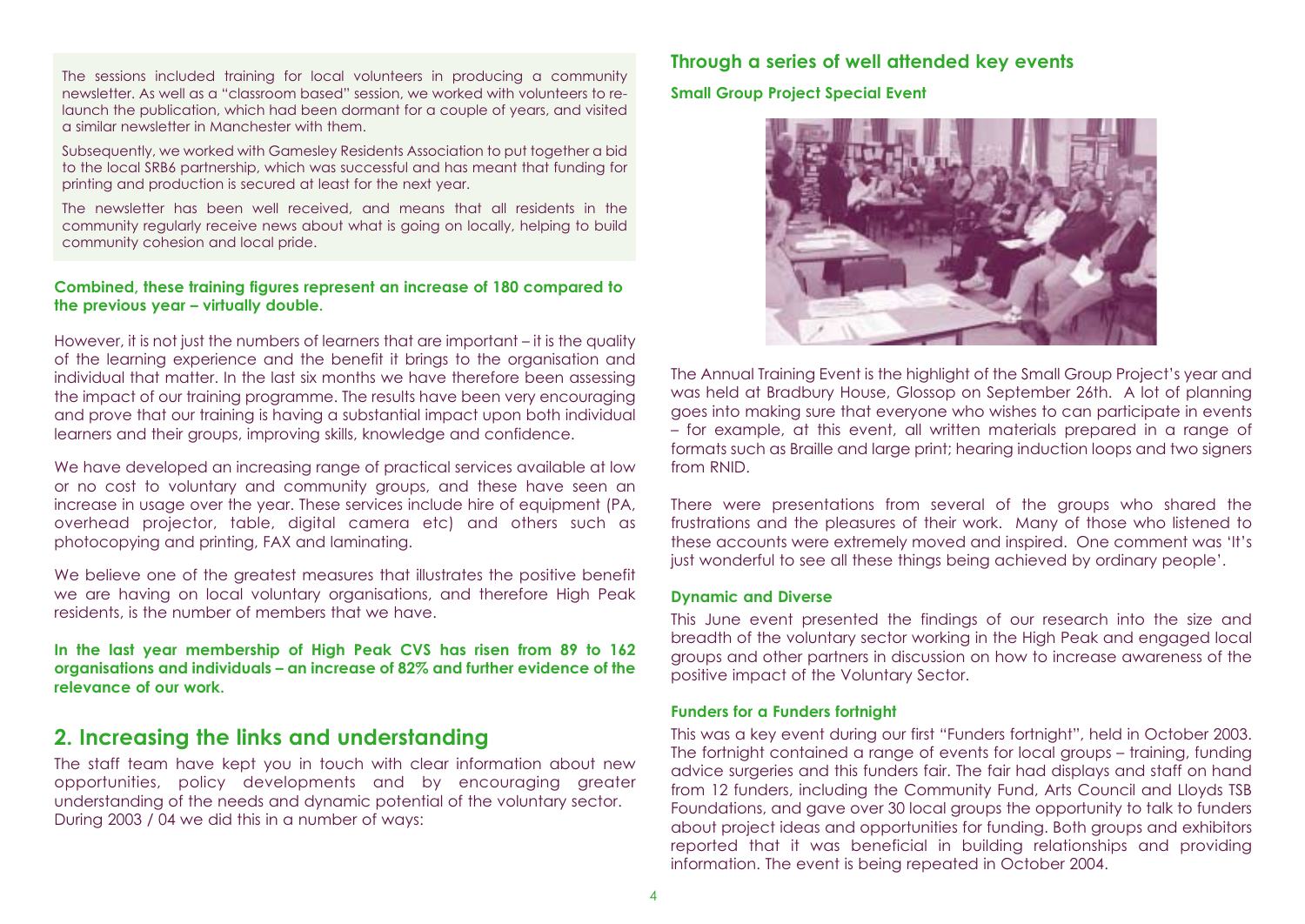#### **Finding Out about Futurebuilders**

Futurebuilders is a new £125 million government investment fund, which aims to increase the role that the voluntary and community sector plays in the delivery of public services. This event, held in February, is an example of how High Peak CVS help groups in identifying new opportunities. Over 60 people attended, to find out more about Futurebuilders and how it may be relevant to them. As well as presentations, part of the session gave delegates the opportunity work with other groups from the same part of the district, looking at what needs are in their specific area and how this new funding may be able to address them.

#### **216 people attended these four key events from 142 organisations.**

#### **Through influencing policy**

Closely linked with partnership working, we have influenced the statutory sector in many ways - including presentation to PCTs, Parish Councils, The Derby & Derbyshire Economy Partnership, through events and engaging in the Compact process.

#### **Working to develop a Compact**



Following the Government's national compact initiative, High Peak CVS have been playing a key role this year in developing a compact locally, working closely with High Peak Borough Council and other Local Strategic Partnership (LSP) partners.

#### What is a compact?

- A compact is a voluntary agreement between voluntary and community groups and statutory organisations, which sets out a framework for how these organisations will work together.
- It sets out their shared values and principles, and promotes mutual trust and respect, collaboration and equal working relationships.
- A compact also recognises the distinct but complementary roles of the different sorts of organisations, and that by working together these two sectors can achieve more for the community.

Thus the aim of the compact is to:

- encourage good working relationships and the development of partnership working
- Improve the standing of the voluntary sector

In the High Peak, we started the process of developing a local compact by holding a Compact Day to explain what the compact is about and give local organisations the opportunity to say what they would like addressed in the compact. People representing over 25 organisations attended this. A number of themed working group meetings focusing on funding, volunteering and communication and consultation followed. Ideas and information from these sessions were fed into a draft local compact, which was circulated for consultation and attracted many useful comments.

Subsequent to that document being circulated, it became apparent that some groups foresaw difficulties in having a compact for the High Peak, the Derbyshire Dales and a County compact, because some voluntary organisations work more closely with county council departments, in particular social services, whilst others work with more locally administered statutory agencies, and some with both: the concern of some organisations was that there could be confusion over which compact agreement they should be working to!

A working group therefore met at High Peak CVS in late March to discuss the best way forward in the High Peak and Dales. Its conclusion was to recommend signing up to the County compact. This is in place of a High Peak and Dales local compact agreement, and carries an addendum, which gives it a local context.

This is by no means the end of High Peak CVS's input to the local compact project. Establishing a compact agreement is only one step in a live and ongoing initiative to improve and develop good working relationships locally. We are already in the process of setting up a local compact implementation group, which will steer the compact initiative locally, overseeing the development and progress of an action plan and a code of practice for the High Peak and Dales. It will report on progress to the LSP and thence to the County compact annual review.

### **Through engaging in partnerships**

**During 2003 - 04, High Peak CVS took an active role within 13 partnerships.** 

#### These included:

#### **Derby and Derbyshire Community and Voluntary Infrastructure Consortium**

High Peak CVS have been actively engaged in developing this new ground breaking partnership, which has brought generic and specialist voluntary and community sector infrastructure organisations from across Derbyshire together for the first time, to prepare for the government infrastructure funding. We have also successfully tendered to take a lead in two county wide mapping research projects.

#### **Peak Partners For Rural Action**

This is a partnership of voluntary sector infrastructure organisations working across the High Peak and Derbyshire Dales, and High Peak CVS were instrumental in winning the funding to enable this new partnership to develop an action plan.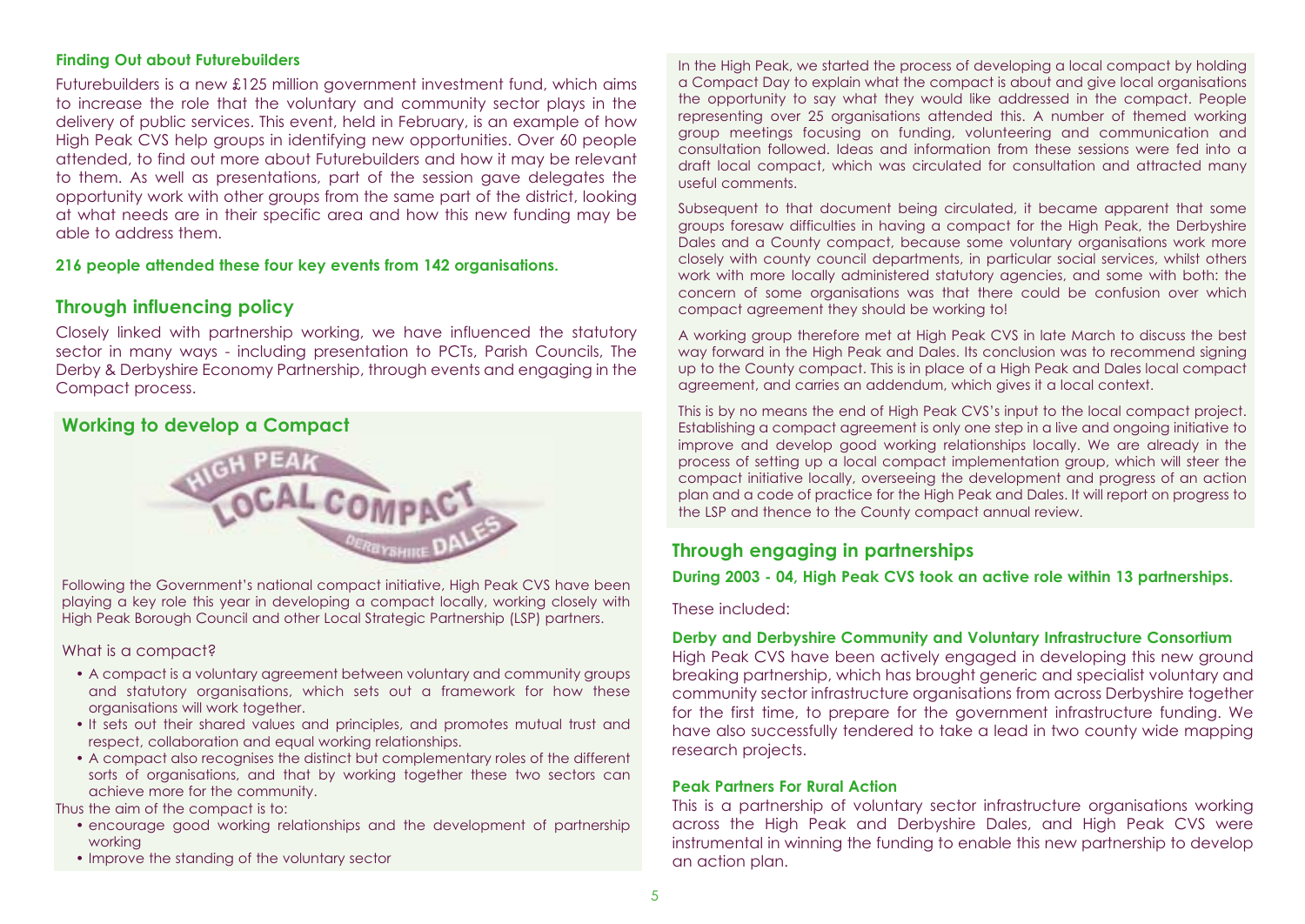This partnership aims to increase joint working, make the best use of existing resources and lobby for increased funding. It has been nationally recognised as a model of good practice.

#### **Through information services**



The volume of information available to the sector seems to keep increasing, However, many groups suffer from information overload – not enough time to read it all. One of our roles, then, is to identify, from many sources, what voluntary and community groups need, and then to disseminate this information. We believe that over the last year that we have developed this into a specialism, employing a number of tools to deliver quality information regularly.

**Our web-based directory was launched in the Spring, and contains details of over 350 local voluntary and community groups.** It allows people to search for groups using a range of search criteria – based on a location (useful if you are a new resident to an area) or area of interest. So, if you need to find an organisation offering counselling locally or a self-help group for post-natal support, you can through this service – just click on www.highpeakcvs.org.uk/directory This project was funded by High Peak & Dales PCT.

Our **e-news** bulletin service was also launched at the start of year. **Over 200 people are now subscribed,** receiving a regular email containing details of local events, training, new funding opportunities and policy developments that they may otherwise not get to hear about.

The e-news service compliments, our regular paper newsletter, **CommuniCation**, which is still produced quarterly, and is **sent to over 800 local voluntary and community groups.** We carried out a survey of newsletter readers in September 2003, and the results endorsed our approach to it. For example 83% said quarterly was the correct frequency, 92% said that the funding information was useful orvery useful, 100% said that information about good practice was useful or very useful. The full results of the survey can be found at www.highpeakcvs.org.uk/newsletter.

#### **Through building new networks and breaking down barriers**

Networks and Forums provide groups and individuals the opportunity to have their say about services, identify unmet need and work together to improve services for the benefit of High Peak residents.

2003/04 has seen much time and effort from the High Peak CVS staff team on developing forums and networks:

• Glossopdale Older Peoples Forum

**Developing an Older People's Forum for Glossopdale** 



Late in 2003 development workers from High Peak CVS met with local residents and representatives from Glossop based older people's agencies to discuss the need for an older people's forum in the Glossop area. Since December 2003 we have, together with Social Services and Help the Aged Speaking Up for Our Age Campaign Officer, worked with a group of older people to develop the forum.

The CVS worked with the group to organise an event where local older people were invited to come and listen to speakers and talk together about issues which impact on the quality of their lives. At this event which was held in May 2004 local older people agreed to have a local forum and more people joined the group to take the forum forward to an AGM.

We are working with the group to establish the Forum and will continue to offer and give support until it is no longer needed. The Forum is and will be run by older people for older people and will work with Derbyshire County Council and other service providers to tackle the issues raised at the event in May and those that arise over the months and years ahead.

- Children and Young Peoples Forum
- Development Workers Forum
- High Peak Carers Network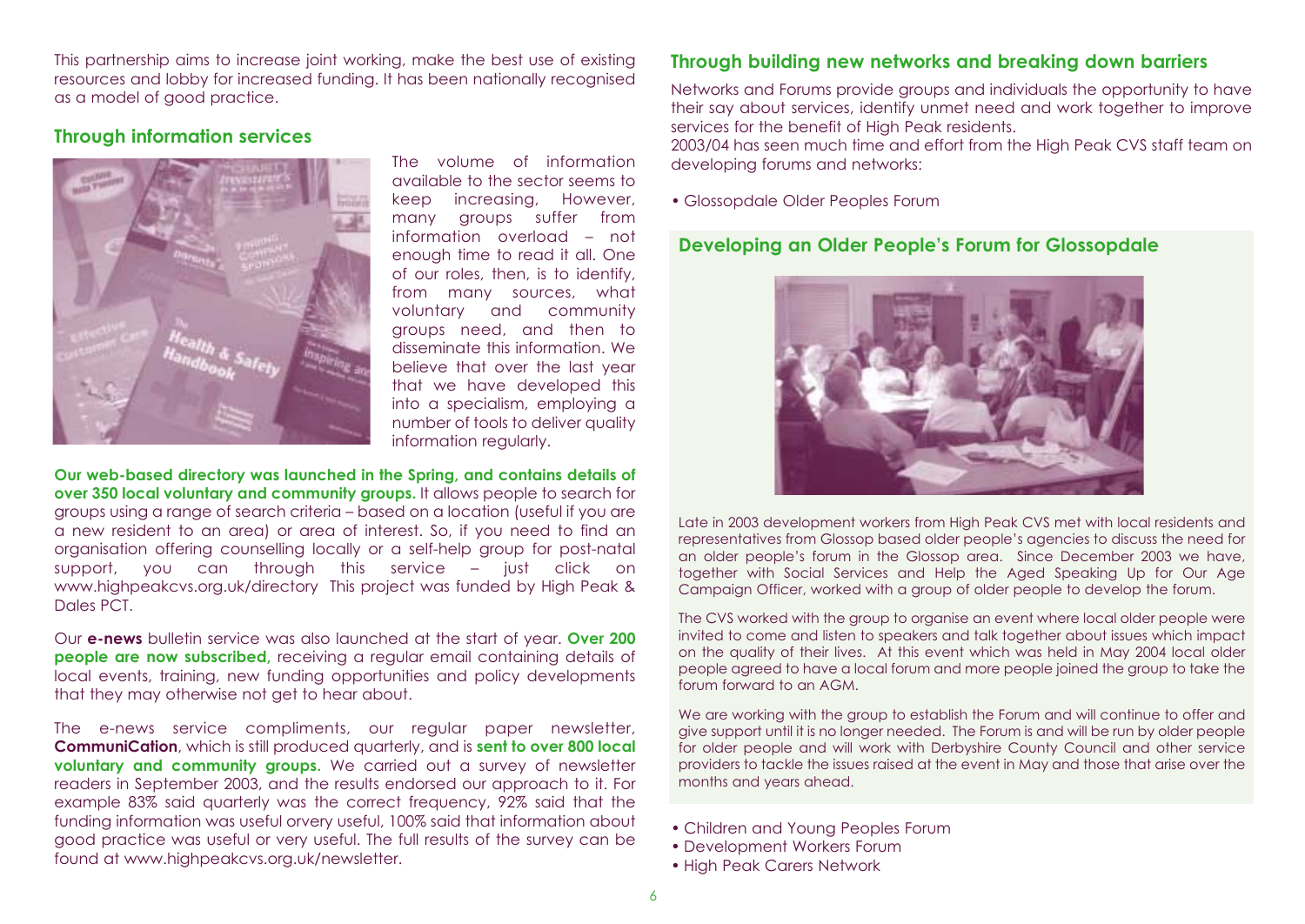#### **Bringing carers together**

From the 2001 Census it appears that there are around 9000 unpaid carers in the High Peak. This is a very isolated and unrecognised group of people. The Carers Network was therefore set up to bring together representatives from organisations which in one way or another provide services and support to carers and 'carees' of all ages. It met for the first time in January 2004, facilitated by High Peak CVS.

The purpose of the group is to provide participants with opportunities to

- Network
- Share information, good practice and experience
- Increase knowledge of services and activities across the area to enhance signposting to services
- Identify and address gaps in services and unmet needs
- Develop communication channels

with the overall aim of meeting needs of carers more fully, and forming links both locally and countywide.

Currently over 15 organisations have been represented in the group. They are very diverse, some focusing primarily on carers, some on those being looked after, and some with a dual focus. The group recognises that the needs of carers and those cared for should be viewed holistically. Through their work together, they wish to encourage partnerships whilst respecting that different organisations have different aims and objectives and roles to play.

The need for a Carers' Directory for the High Peak, providing information on support and services available to carers, has already been recognised. The group has discussed the development of such a directory, and in particular who should take the lead in setting up the project. The group agreed that the CVS is best placed to take this lead.

There is much more to be done in this area. Within the Borough's Community Strategy, High Peak CVS has a lead on developing an equalities forum, and we are also interested in developing a network with the minority ethnic community locally in the period ahead.

## **3. The people and resources to make it all happen**

## **Staff team**

Kevin Skingsley Chief Executive Gina Spencer Office & Finance Manager Sandy Schofield Small Group Project Co-ordinator Di McIntyre Development Worker Esther Jones Development Worker Peter Beardwood

Andréa Lewis Small Group Project Administrator/PA<br>Tony Okotie Information Officer/Development Wor Information Officer/Development Worker Although a team of eight, the full time equivalent (FTE) is 6.5.

#### **The Board of Directors**

High Peak CVS is managed by a voluntary Board, made up of members from voluntary and community groups in the borough. The Board includes the chair of a national voluntary sector organisation; chief executives of four large voluntary sector organisations locally with experience of managing staff, projects and budgets over £100,000 per organisation; local activists; disabled people; and a representative from the local faith community.

As a charitable company limited by guarantee, these Board members also serve as company directors. The following members served on the committee during the period November 2002 – March 2004:

| Chair              | Sally Cox                                              |
|--------------------|--------------------------------------------------------|
| Treasurer          | <b>Andy Taylor</b>                                     |
| <b>Trustees</b>    | Sylvia Green, Dorothy Scapens, Sue Howard,             |
|                    | Hazel Harrison,                                        |
|                    | Margaret Laurence, Joe Dugdale, Jim Seddon,            |
|                    | Tony Craggs, Jon Taylor, Nigel Caldwell and            |
|                    | Robert Bonsall all stood down during this period.      |
|                    | Liam Clarke, Chris Woodcock Bert Bowles and            |
|                    | David Williamson were all elected at AGM October 2003. |
| Ex officio members | Peter Sloman, Chief Executive High Peak Borough        |
|                    | Council, and Councillor John Pritchard, High Peak      |
|                    | <b>Borough Council</b>                                 |

The Board take the lead on governance, strategy, personnel and sustainable development.

In addition the Small Group Project has an Advisory Group, made up of members of local small groups, who inform the direction and work of the project and of High Peak CVS.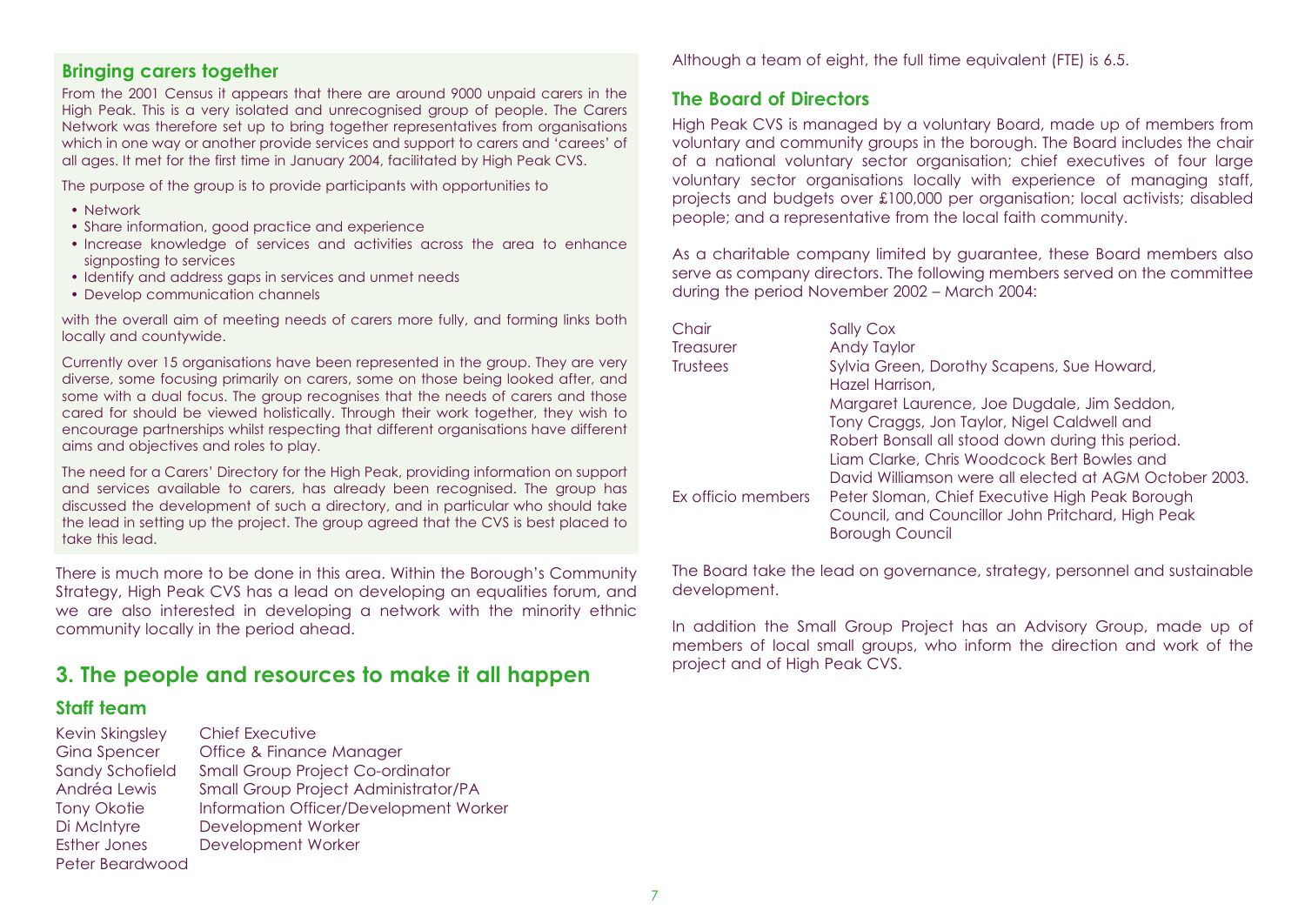## **4. Summary financial information**

This financial information covers the period from November 2002 to March 2004 for the Charitable Company. The Company remained dormant until the property was purchased in April 2003 and the accounts reflect the trading position from this date. The deficit on profit and loss is due to monies being received by the Old Charity in the financial year 2002/2003 and receipt of grants after March 2004 on monies expended within the year 2003/2004.

Our supporters during the year were:



## **Statement of financial activities**

|                                                        | <b>Note</b> | £       | restricted unrestricted<br>£ | Total<br>£ |
|--------------------------------------------------------|-------------|---------|------------------------------|------------|
| Income                                                 |             |         |                              |            |
| <b>Donations, courses &amp;</b><br>fund raising        |             |         | 24.783                       | 24,783     |
| Interest received                                      |             |         | 156                          | 156        |
| <b>Grants received</b>                                 |             | 142,788 | 0                            | 142.788    |
| <b>Total incoming resources</b>                        |             | 142,788 | 24,939                       | 167,727    |
| <b>RESOURCES EXPENDED</b>                              |             |         |                              |            |
| Wages & NIC                                            |             |         | 109,951                      |            |
| Events & conference fees                               |             |         | 4.111                        |            |
| Management advisory costs<br>Rent, rates, light & heat |             |         | 6.120<br>4,523               |            |
| Telephone                                              |             |         | 2.733                        |            |
| Postage                                                |             |         | 2.669                        |            |
| Insurance                                              |             |         | 1,897                        |            |
| Repairs & maintenance                                  |             |         | 417                          |            |
| Printing & Stationery                                  |             |         | 16,980                       |            |
| Office costs & IT. support                             |             |         | 4.824                        |            |
| Recruitment & training                                 |             |         | 14.075                       |            |
| Legal & professional                                   |             |         | 2,977                        |            |
| <b>Travel expenses</b><br><b>Cleaning expenses</b>     |             |         | 4.963<br>88                  |            |
| Membership fees & subscriptions                        |             |         | 134                          |            |
| <b>Accountancy fees</b>                                |             |         | 764                          |            |
| <b>Bank charges</b>                                    |             |         | 59                           |            |
| Loan interest                                          |             |         | 4,821                        |            |
| Sundry expenses                                        |             |         | 126                          |            |
| Depreciation                                           |             |         | 6,693                        | 188,925    |
| <b>NET INCOMING RESOURCES</b>                          |             |         |                              | $-21,198$  |
|                                                        |             |         |                              |            |

#### **HIGH PEAK COUNCIL FOR VOLUNTARY SERVICE**

BALANCE SHEET AS AT 31ST MARCH 2004

|                                                                                                                         | <b>Note</b><br>£ | 2004                                 |                      |
|-------------------------------------------------------------------------------------------------------------------------|------------------|--------------------------------------|----------------------|
| <b>Fixed Assets</b><br>Property<br>Property improvements<br>Fixtures & fittings<br>Office equipment                     | $\mathfrak{D}$   | 116,000<br>16.996<br>5.164<br>14,916 |                      |
| <b>Current assets</b><br><b>Bank current account</b><br><b>Bank Deposit Account</b>                                     |                  | 28,541<br>15.256                     | 153.076<br>43,797    |
| <b>Creditors: amounts falling due</b><br>within one year                                                                | 3                |                                      | 196,873<br>988       |
| Net current assets                                                                                                      |                  |                                      | 195,885              |
| <b>Creditors: amounts falling due</b><br>after one year                                                                 | 4                |                                      | 89,208               |
| Net assets                                                                                                              |                  |                                      | 106,677              |
| <b>Represented by</b><br>Funds balance brought forward<br>Balance from P & L Account                                    | 5                |                                      | 127,875<br>$-21,198$ |
| Of which:<br><b>Restricted</b><br><b>Unrestricted</b>                                                                   |                  |                                      | 106,677<br>94.263    |
| Lottery Community Fund<br><b>Gamesley (NLDC)</b><br><b>Small Groups Project</b><br>High Peak & Dales Primary Care Trust |                  | 6.600<br>300<br>514<br>5000          | 12.414               |

### **Trustees statement on financial information**

The financial information here has been extracted from High Peak CVS annual accounts, as audited by KBS Oakes Partnership, Bank House, Market Street, Whaley Bridge, High Peak, SK23 7LY, and dated 21st July 2004.

Accounts were approved by the board of trustees on 9th September 2004. Copies of the annual report and accounts have been filed with the registrar of companies and the Charity Commission. The financial information here is only a summary – it may not contain sufficient information for a full understanding of the financial affairs of High Peak CVS. For a copy of the full annual report and annual accounts, contact Gina Spencer, Office and Financial Manager at High Peak CVS, on 01663 735 350.

Signed on behalf of the trustees **Andy Taylor - Treasurer Andy Taylor - Treasurer**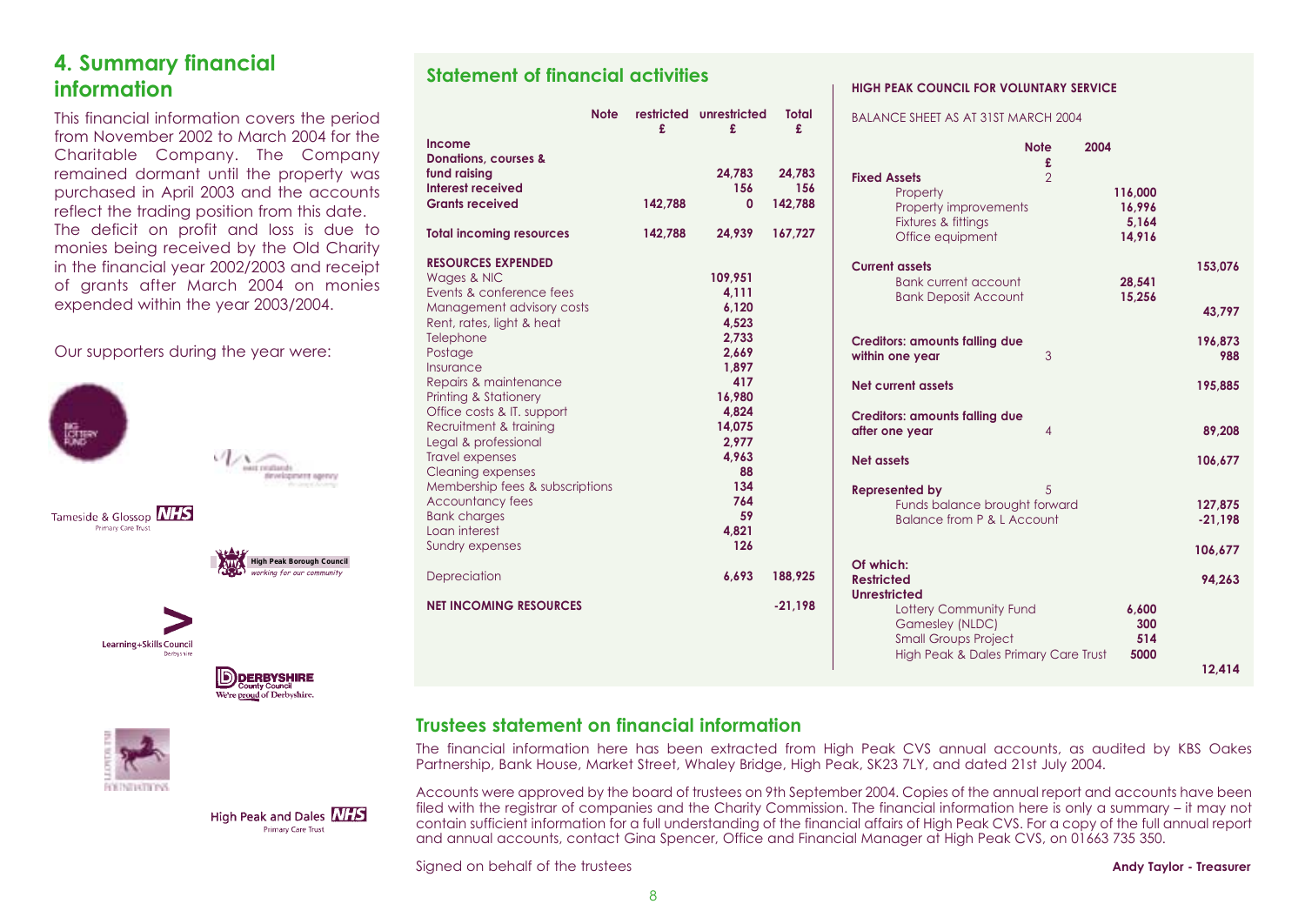## **Respective responsibilities of trustees & auditors**

Law applicable to charities in England and Wales requires the trustees to prepare financial statements for each financial year which give a true and fair view of the charitable company's financial activities during the year and of its true financial position at the end of the year. In preparing those financial statements, the trustees are required to: -

(a) select suitable accounting policies and apply them consistently;

(b) make judgements and estimates that are reasonable and prudent;

(c) state whether applicable accounting standards and statements of recommended practice have been followed, subject to any departure disclosed and explained in the financial statements;

(d) prepare the financial statements on a going concern basis unless it is inappropriate to presume that the charitable company will continue in operation

The trustees are responsible for keeping accounting records which disclose with reasonable accuracy at any time the financial position of the charitable company and enable them to ensure that the financial statements comply with the Charities Act 1993. They are responsible for safeguarding the assets of the charitable company and hence taking reasonable steps for the prevention and detection of fraud and other irregularities.

#### **Basis of opinion**

Our work was conducted in accordance with the Statement of Standards for Reporting Accountants, and so our procedures consisted of comparing the financial statements with the accounting records kept by the company, and making such limited enquiries of the officers of the company as we considered necessary for the purposes of this report. These procedures provide only the assurance expressed in our opinion.

## **Opinion**

In our opinion:

a) the financial statements are in agreement with accounting records kept by the company under Section 221 of the Companies Act 1985:

b) having regard only to, and on the basis of, the information contained in those accounting records:

I) the financial statements have been drawn up in a manner consistent with the accounting requirements specified in Section 249C(6) of the Act: and

II) the company satisfied the conditions for exemption from an audit of the financial statements for the year specified in Section 249A(4) of the Act and did not, at any time within that year, fall within any of the categories of companies not entitled to exemption specified in Section249B(1).

> **KBS Oakes Partnership Bank House, Market Street, Whaley Bridge, High Peak, SK23 7AA. Dated: 21st July 2004**

## **Policies adopted during the year**

During the year covered, the Board approved and adopted the following policies:

- Volunteering policy
- Health and safety policy
- Child Protection policy

A policy on reserves is currently being prepared.